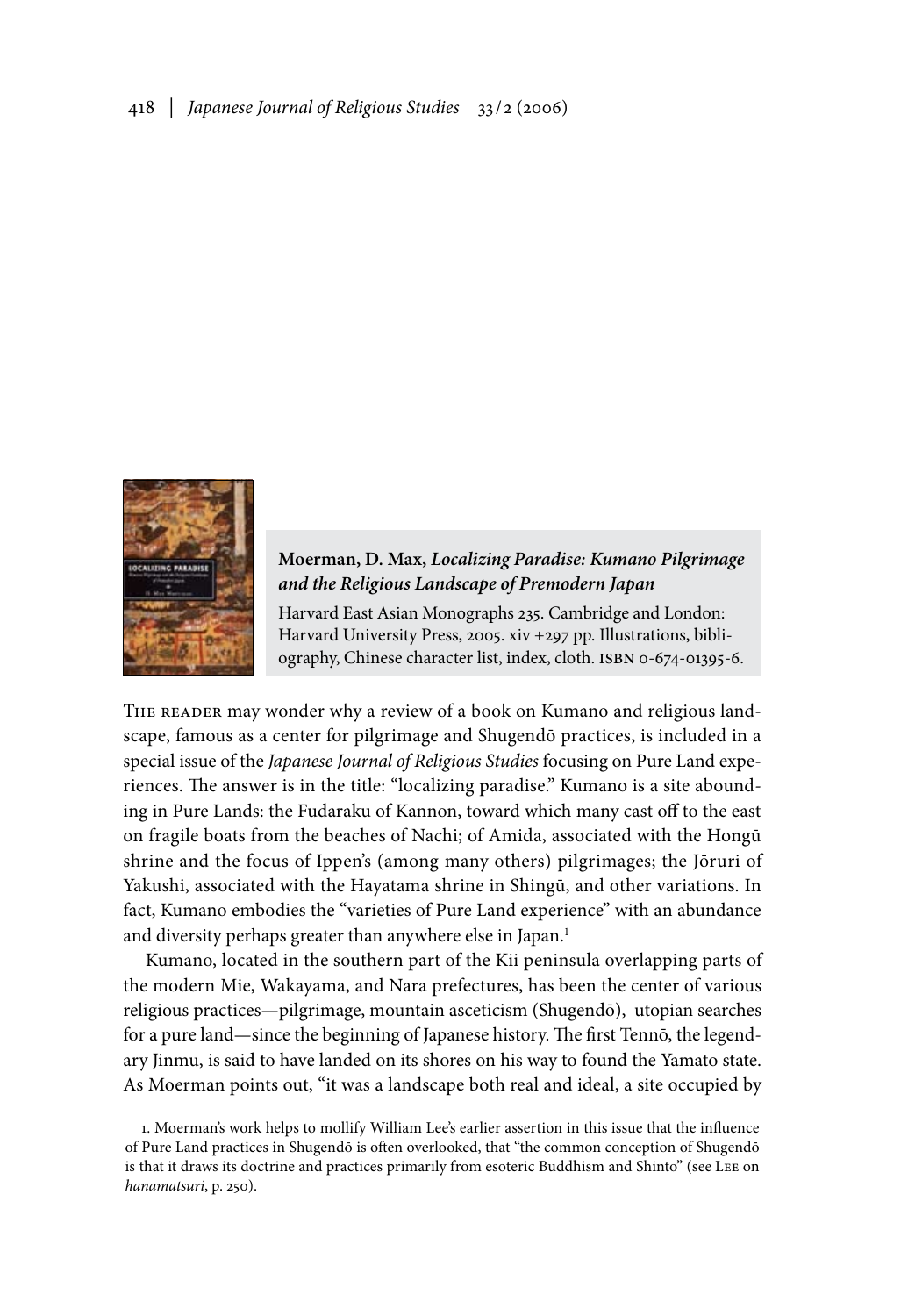human communities and heavenly beings, a place of worldly institutions and otherworldly paradises, a realm manifestly other in both space and time and yet inextricably bound to the here and now or premodern experience" (p. 233).

This is one of many studies—McCallum on Zenkōji (1994); Fowler on Murōji  $(2005)$ , and READER on Shikoku  $(2005)$ , to name only a few—which sheds light on the multifarious aspects of Japanese religion through a thorough study on one specific locality, and the flow of religious activities and ideas through the history of a specific geographic area. Moerman describes his aims as follows:

The topics of this study—the combining of Buddha and kami cults, the ritualization of death, the political significance of religious practices, and the religious construction of gender—are in no sense unique to Kumano. It is my contention, however, that studying the ways in which these issues informed Kumano's particular religious landscape can increase our understanding of the larger, common religious landscape of premodern Japan.

By examining Kumano as an object of narrative and visual attention, as well as a center of ritual practice, I hope to show the range of religious meanings that were projected onto its terrain as well as the historical changes in beliefs and practices that they reflected. (p. 5)

Moerman succeeds splendidly in describing and analyzing these topics, giving the Kumano area the careful attention it deserves for its role in the religious history of Japan. He brings order to the variety of Kumano experiences by first giving an introductory outline in the chapter on "Situating Kumano," discusses its religious geography (including a section on "multiple paradises") in the chapter on "Emplacements," and then takes up the specific themes of "Mortuary Practices," "The Theatre of State," and "A Woman's Place." The reader thus gains not only a feeling for the religious ideals sought by many through Kumano, but also insight into entanglements of State and the role of Kumano in the political arena. Moerman also sheds light on gender issues in Japan by showing how Kumano offered both religious opportunity for women (as in the activities of the Kumano *bikuni*), while also promoting exclusion through the development of areas off-limits to women (*nyonin kekkai*). Certainly not all aspects of Kumano have been covered, and the topic is worthy of many more studies, but Moerman has provided an informative and readable account.

The work is richly illustrated, with eight color plates, and photos usefully placed throughout the text. My only disappointment, on a personal level (as one who grew up in the Kumano area), is that Moerman's text does not capture or convey the enthralling beauty of the Kumano landscape, from the lush forests and mountains and clear fast-flowing rivers, to the craggy stone shores of the expansive sea, which was crucial in making Kumano the site of religious practices and, in the present day, has made Kumano a World Heritage site. Perhaps some color photos of the Kumano mountains or Nachi beach should have been added to those of the mandalas and other paintings. But maybe I am asking too much of an academic study; after all, this is not meant as a coffee-table book. We should be grateful for the meticulous care